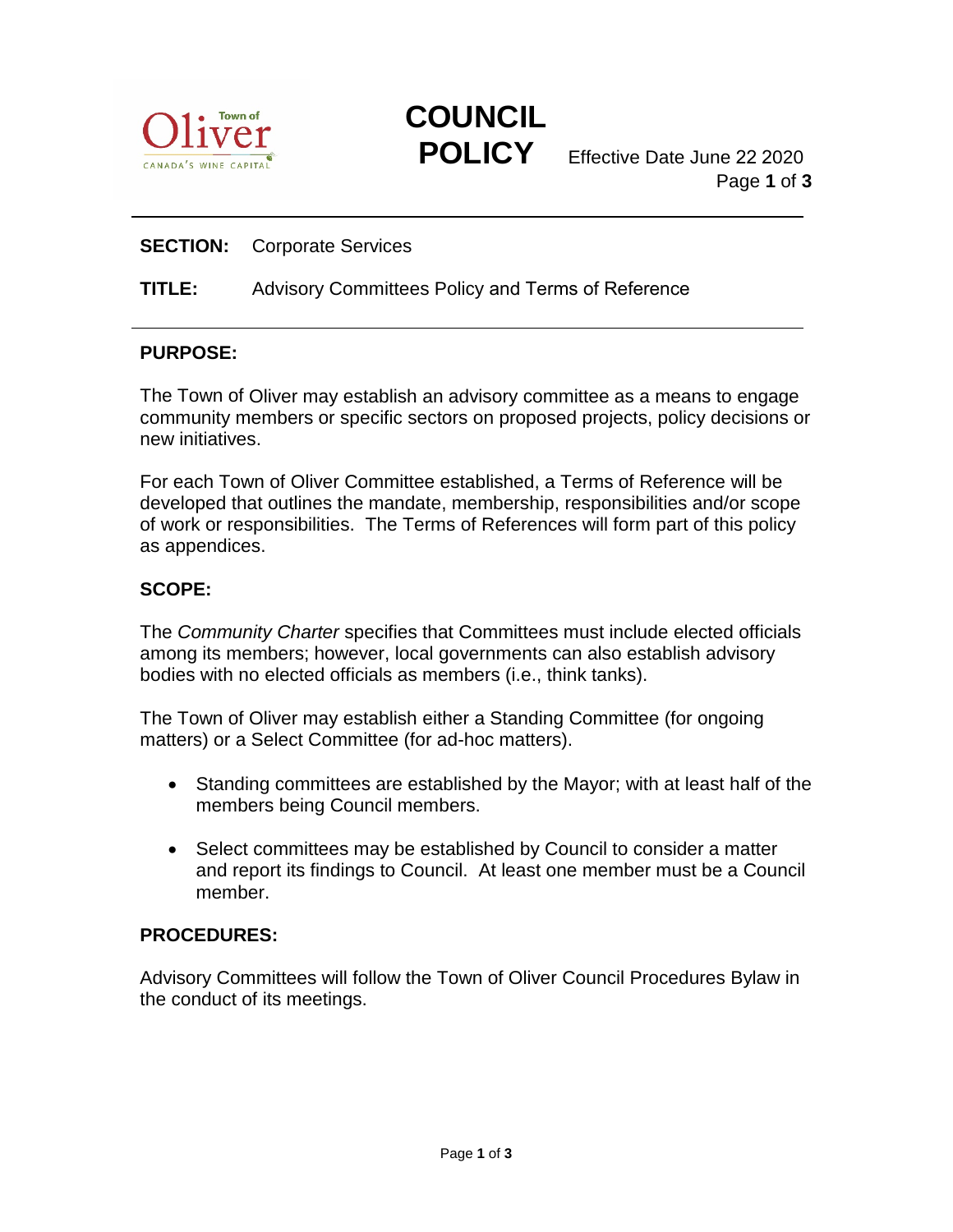### **Meetings**

Meetings are defined *as an assembly of people for a particular purpose, especially for formal discussion*. All meetings must be open to the public as set out in section 89 of the *Community Charter.*

Should a meeting be Closed to the public as set out in section 90 of the *Community Charter* any information considered in any part of the said meeting until such time as the information is released to the public as lawfully authorized or required must be kept in confidence.

#### **TERM and APPOINTMENT:**

- a. The term for the Advisory Committee is two years unless noted differently in the Committee's Terms of Reference.
- b. Appointments shall be such that only half the members' terms expire at one time. Members may stand for re-appointment at the conclusion of their term.
- c. Council may, at any time, remove any member of the Committee and any member of the Committee may resign at any time upon sending written notice to the Chairperson of the Committee.
- d. Committee members who are absent for three consecutive meetings shall forfeit their appointment unless such absence is authorized by resolution of the Committee.
- e. In the event of a vacancy occurring, the vacancy may be filled for the remainder of the term by an alternate if appointed by the member local governments, or organization.
- f. The Corporate Officer shall advertise in the local paper, after the appointment of a new Council term, inviting applications for the Advisory Committee.
- g. Council shall review all applications and appoint new members to the committee.
- h. Advisory Committee members shall serve without remuneration.

#### **Committee Chairperson**

a. The Committee shall, at its first inaugural meeting, and at its first meeting following the appointment of new Committee members, elect one (1) of its members to be the Chairperson of the Committee.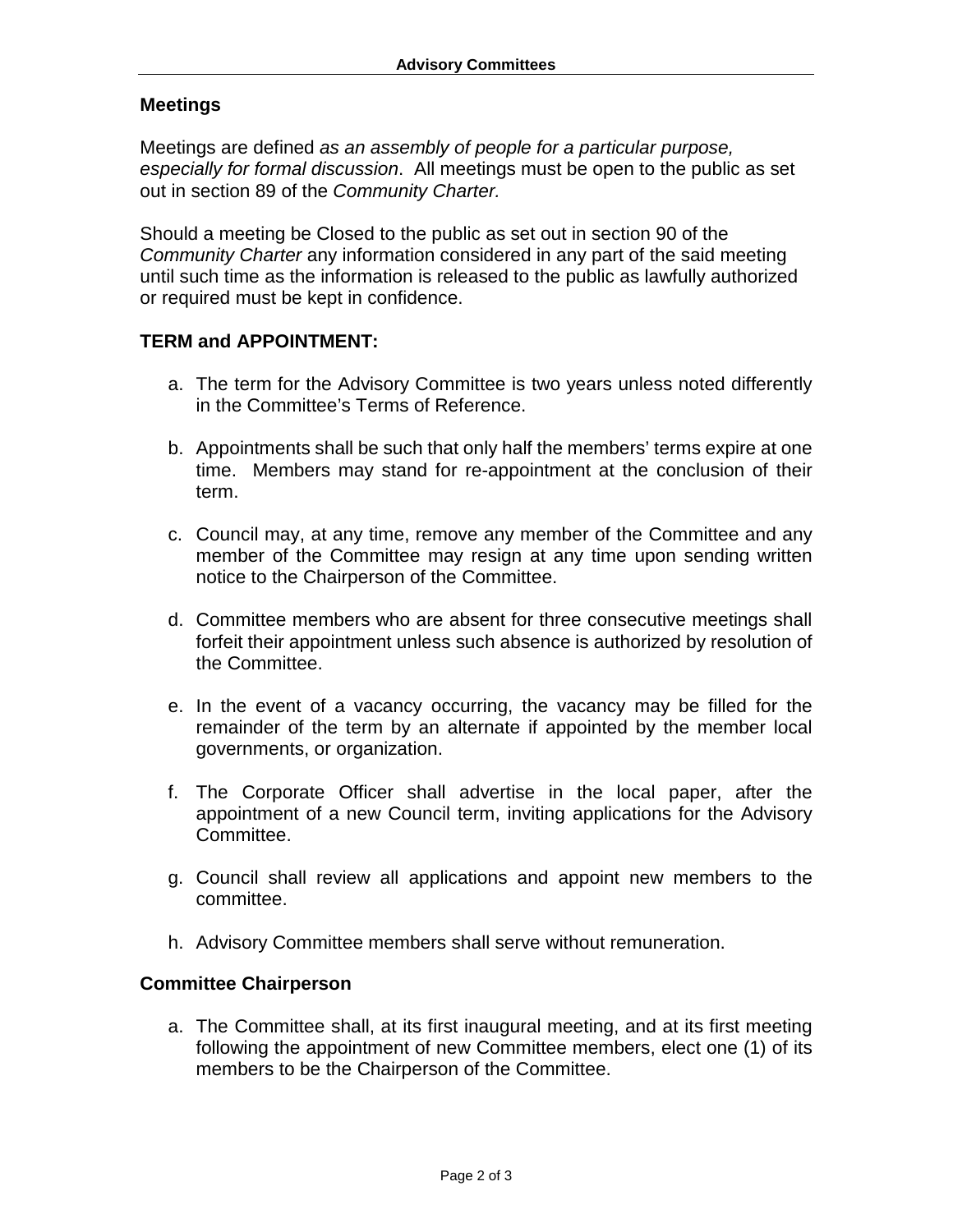- b. The Committee may elect one (1) of its members to be Vice-Chairperson, who shall preside at meetings in the absence of the Chairperson. If a Vice-Chairperson is not elected, in the absence of the Chairperson, Committee members shall, prior to the meeting, elect a member to preside at that meeting.
- c. The Chairperson shall have the same voting rights as the other members of the Committee, and in the case of an equality of votes for and against the question, the question is resolved in the negative and the chair shall so declare.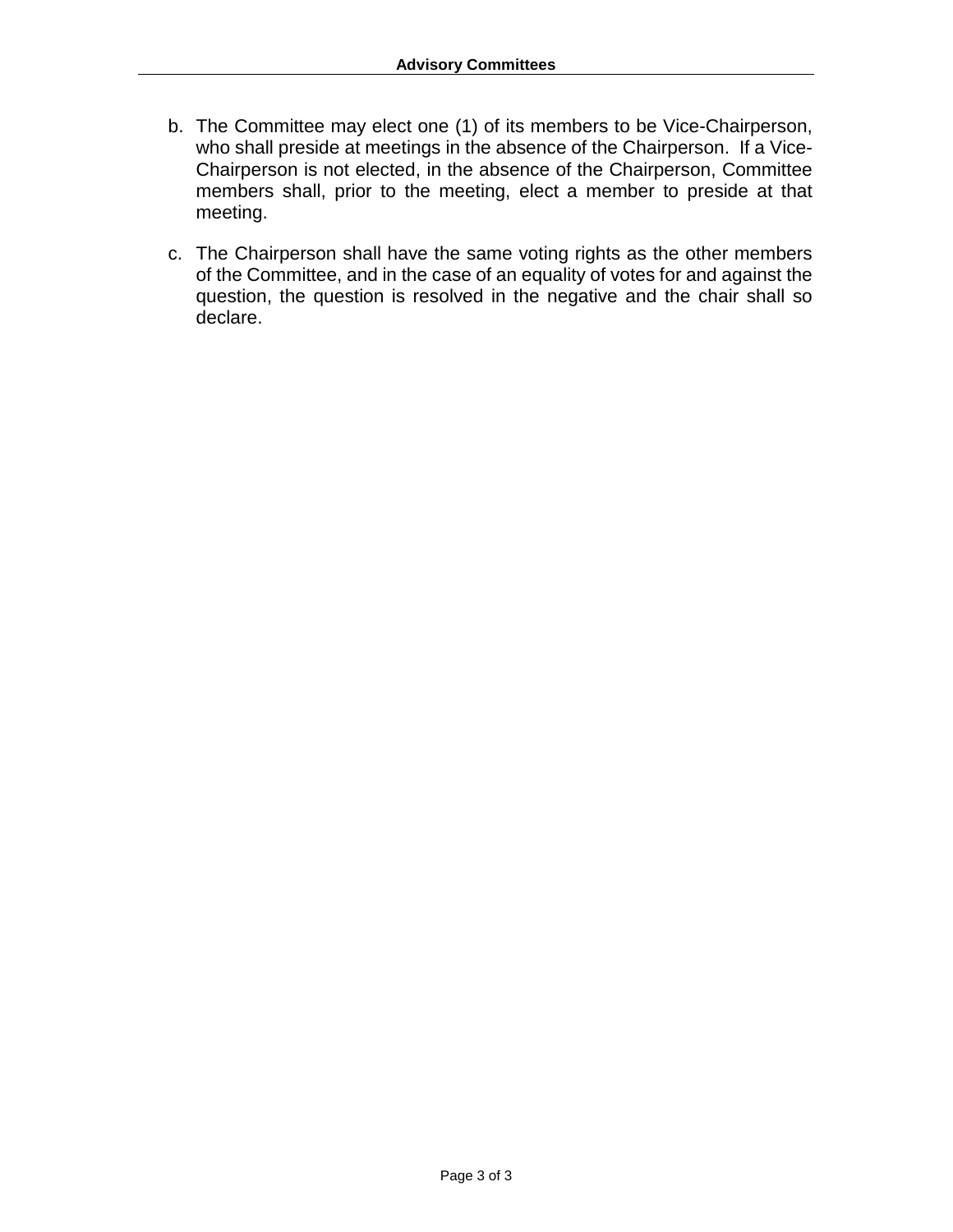

## **Oliver Airport Advisory Committee Terms of Reference**

#### **1. Mandate**

- a. To assist municipal staff and municipal consultants with operational issues affecting the Oliver Airport and airport lands.
- b. To provide recommendations to Oliver Council regarding the development of the Oliver Airport and airport lands.
- c. To provide recommendations to Oliver Council on proposals that Council refers to the Airport Committee relating to the use, operation and development of the Oliver Airport and airport lands.

## **2. Membership**

- a. The Airport Committee shall consist of six (6) members and shall be composed of:
	- i. Two (2) members of council
	- ii. One (1) member from the airport community
	- iii. Two (2) members from the community at large
	- iv. One (1) member of the Oliver Flying Club (President or Vice-President)

## **3. Responsibilities and duties of Airport Committee Members**

- a. The Airport Committee is authorized to meet with developers, builders, and their architects and engineers during the course of an Airport Committee meeting, to discuss plans and building designs for a proposed airport land development. The purpose of meeting with the developer and/or their agents or representatives is to ensure that Airport Committee members fully understand the proposed development, and are able to ask questions of the developer.
- b. Airport Committee members are not permitted to meet with developers or their agents outside of committee meetings to discuss or negotiate lease terms or other matters related to land use on the airport.
- c. When reviewing a development project, the Airport Committee shall provide a recommendation to Oliver Council regarding the approval of the development project.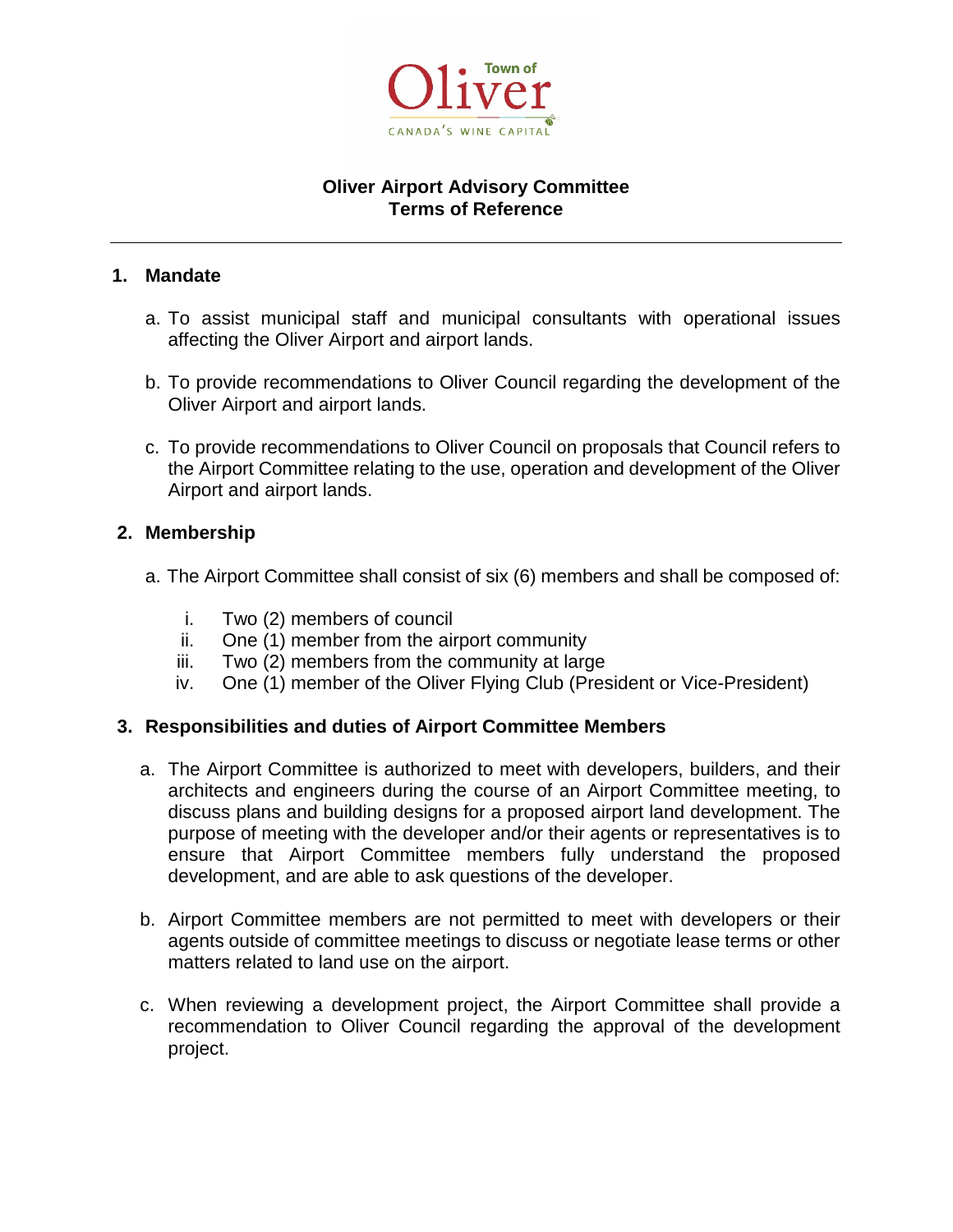- d. The Chief Administrative Officer shall appoint a staff member who is responsible for supporting committee activities. The Airport Committee shall work directly with the designated representative of the Town of Oliver.
- e. The Committee shall present its findings on an ongoing basis and in a manner determined by the Committee until the Committee is deemed by Council to have served its intended purpose.

## **4. Airport Manager**

a. The Airport Manager is responsible to provide technical advice and support to the Advisory Committee.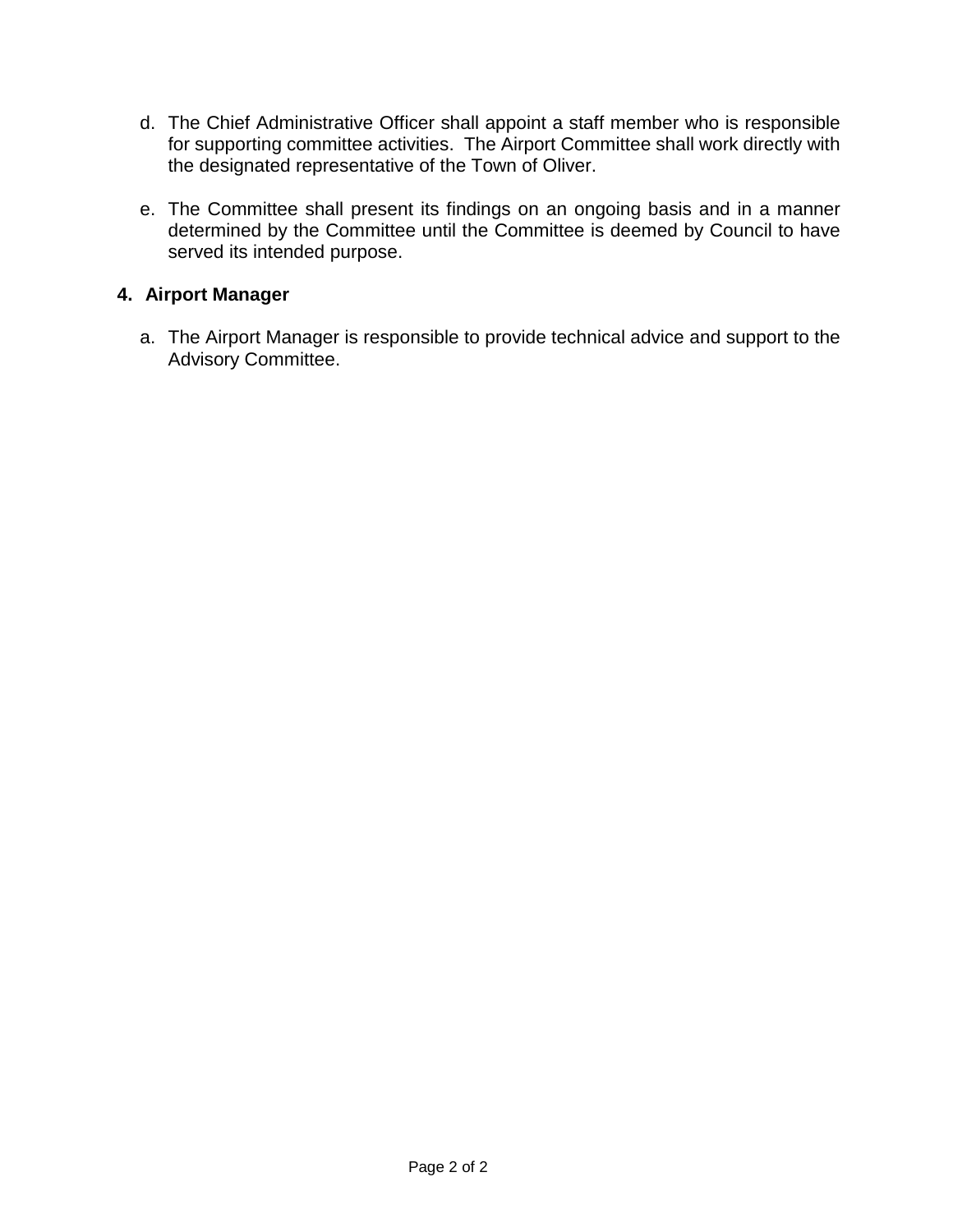

## **Community Safety and Crime Prevention Advisory Committee Terms of Reference**

#### **1. Mandate**

The Community Safety and Crime Prevention Advisory Committee was formed to facilitate public input to Council on programs and strategies to assist in enhancing the quality of life of the community.

The Community Safety and Crime Prevention Advisory Committee is a Select Committee of Council.

#### **Objective:**

The Community Safety and Crime Prevention Advisory Committee reviews, reports and advises Council on matters pertaining to safety and crime prevention in the Town of Oliver. The Committee will focus on exploring current and emerging issues in relation to public safety within the Town of Oliver and regional partners, addressing matters such as, but not limited to; Police Services, Bylaw Enforcement, Fire Rescue Services, Emergency Preparedness Management, Ambulance Service Levels, Correctional and Prison Services.

#### **Scope of Work:**

To achieve this objective, the Community Safety and Crime Prevention Advisory Committee will undertake the following activities:

- a. Promote activities and education programs on safety, traffic safety, bicycle safety, water safety, fire prevention and crime prevention in the community.
- b. Initiate and facilitate such working groups as may be necessary to assist in the development, encouragement and promotion of safety and crime prevention programs and activities.
- c. Liaise and work in cooperation with organizations interested in the coordination of safety and crime prevention programs.
- d. Acknowledge the action and activities of individuals and groups who are actively working towards developing community consensus on appropriate strategies for safety and crime prevention issues.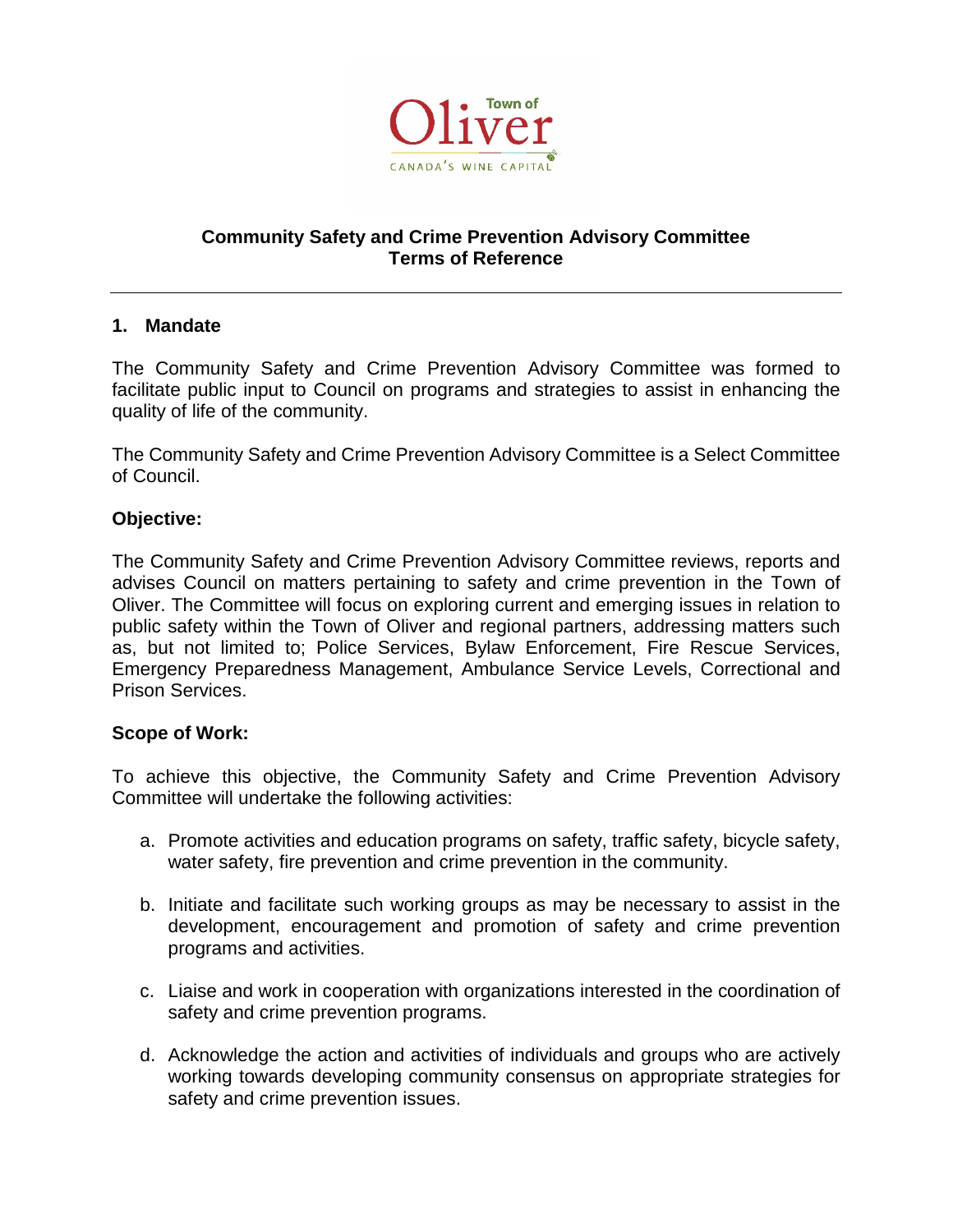e. Review and make recommendations on selected matters relating to the provision of protective services to support public safety as requested by Council.

## **2. Membership**

In order to provide representation from other communities and regional partners, the membership of the Committee is as follows:

- a. Mayor of Oliver
- b. One (1) Town of Oliver Councillor
- c. Three (3) members-at-large
- d. RDOS Area "A" Director
- e. RDOS Area "C" Director
- f. Town of Osoyoos one member nominated by the Town of Osoyoos
- g. Osoyoos Indian Band (OIB) one member nominated by the OIB
- h. One (1) representing Interior Health
- i. One (1) representing School District #53

(The Director of Development Services, Fire Chief, RCMP Officer-in-Charge, Bylaw Enforcement, Citizens Patrol and Corrections will normally be in attendance at all meetings to provide technical advice/information related to public safety.)

Non-voting resources and community partners may be invited to attend the meeting specific to topics of shared interest.

Preference for membership will be given to individuals with a demonstrated background in social community services, emergency planning, fire services, protection services, and enforcement or prevention services.

## **3. Roles and Responsibilities**

- a. When speaking in public or to the media on an issue, Committee members must distinguish whether they are speaking as a member, a representative of another agency or community group, or as an individual. Committee members need to convey the public interest and remember that they represent the community at large.
- b. The Committee will provide a status report to Council semi-annually. This report should include a record of work conducted. The Committee Chairperson, or designate, will report to Council on behalf of the Committee.
- c. The Committee shall present its findings on an ongoing basis and in a manner determined by the Committee until the Committee is deemed by Council to have served its intended purpose.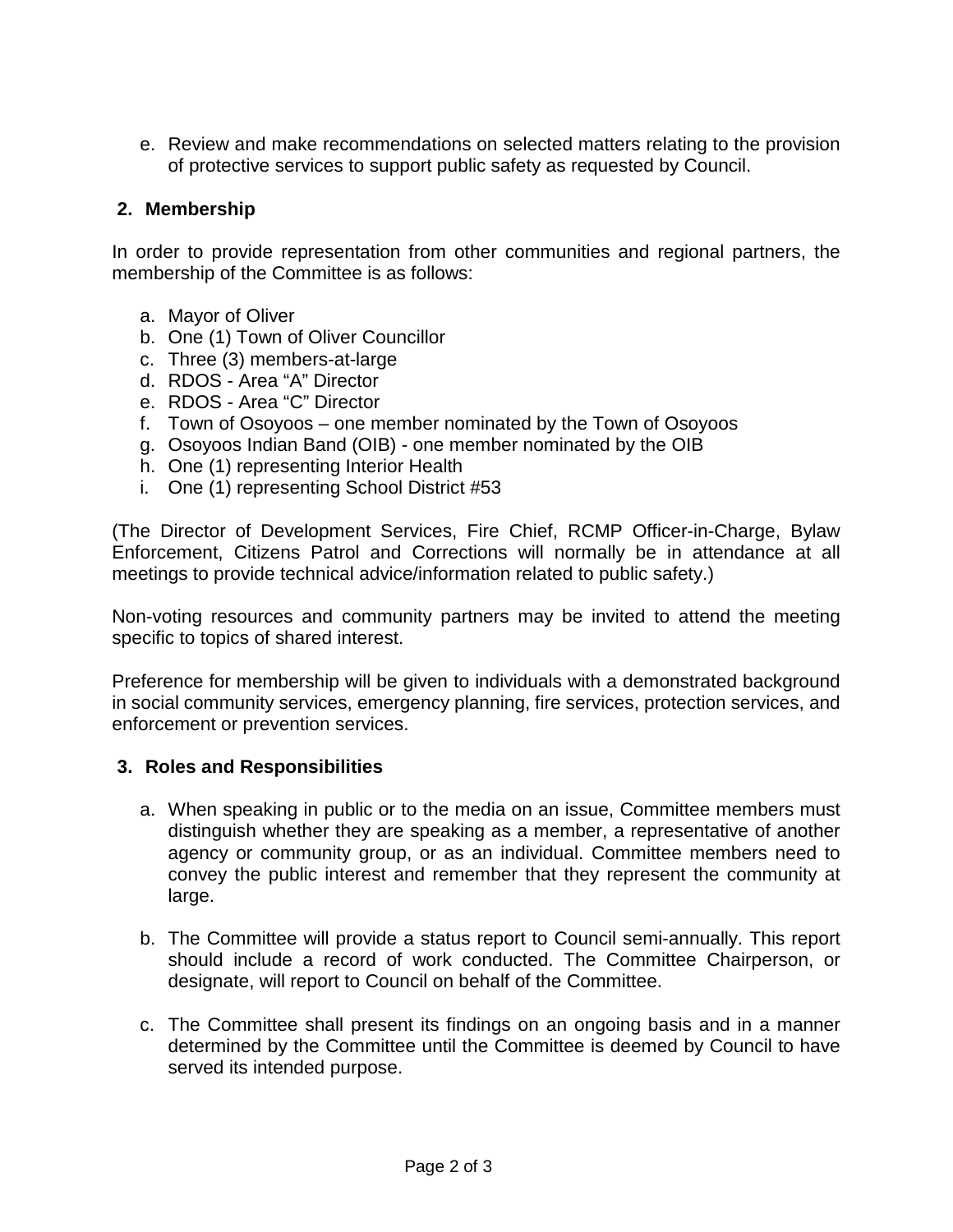# **4. Budget**

The routine operations and any special initiatives of the Committee will be funded by allocations within the Committee Budget which has been approved by Council.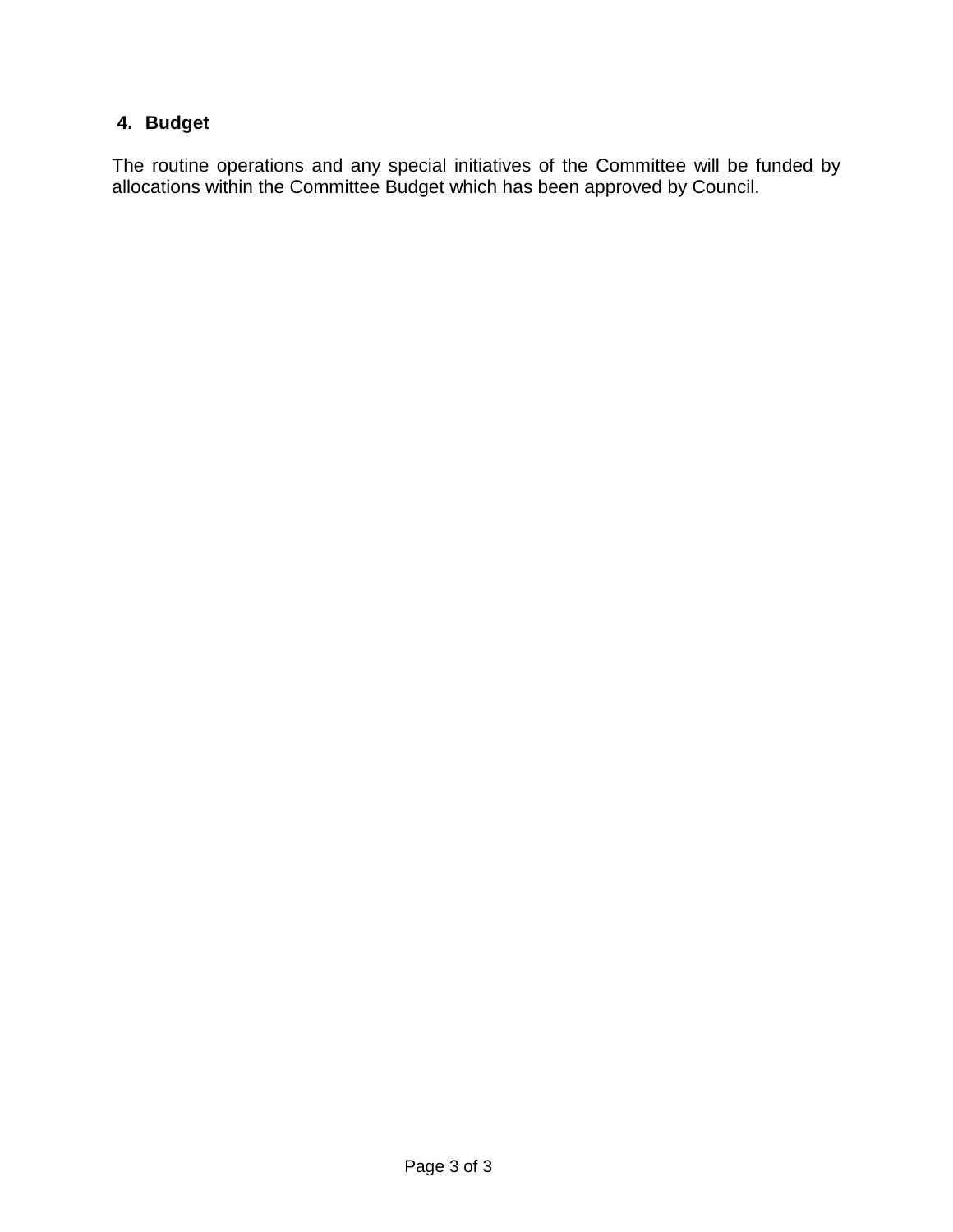

## **Oliver Downtown Advisory Committee Terms of Reference**

#### **1. Mandate**

- a. The Committee's mandate is to support Downtown Revitalization and Downtown Action Plan implementation, monitor community tourism, development, business trends and issues.
- b. The Committee will help ensure Downtown projects are coordinated between revitalization partners and stakeholders.
- c. The Committee will promote initiatives to raise public and special interest awareness and support for the ongoing Downtown Revitalization project.
- d. The Committee, for any initiative it puts forward, will research, develop and propose funding source options for consideration, including, but not limited to, corporate sponsorship, community partnerships, grants, awards, and funding sources from senior levels of government and/or municipal funding and may provide letters of support for applications to those funding sources.
- e. The Committee will consider matters referred to it by Council and/or are referred to it by other advisory committees or standing committees of Council.

## **2. Membership**

The Committee shall consist of ten (11) members and shall be composed of:

- Two (2) Town of Oliver Council members
- One (1) South Okanagan Chamber of Commerce member
- One (1) Oliver Tourism Association member
- One (1) Oliver Osoyoos Winery Association member
- Two (2) Local business representative
- Two (2) Member at Large
- One (1) Arts & Cultural Community member
- One (1) Town of Oliver staff representative (supportive)